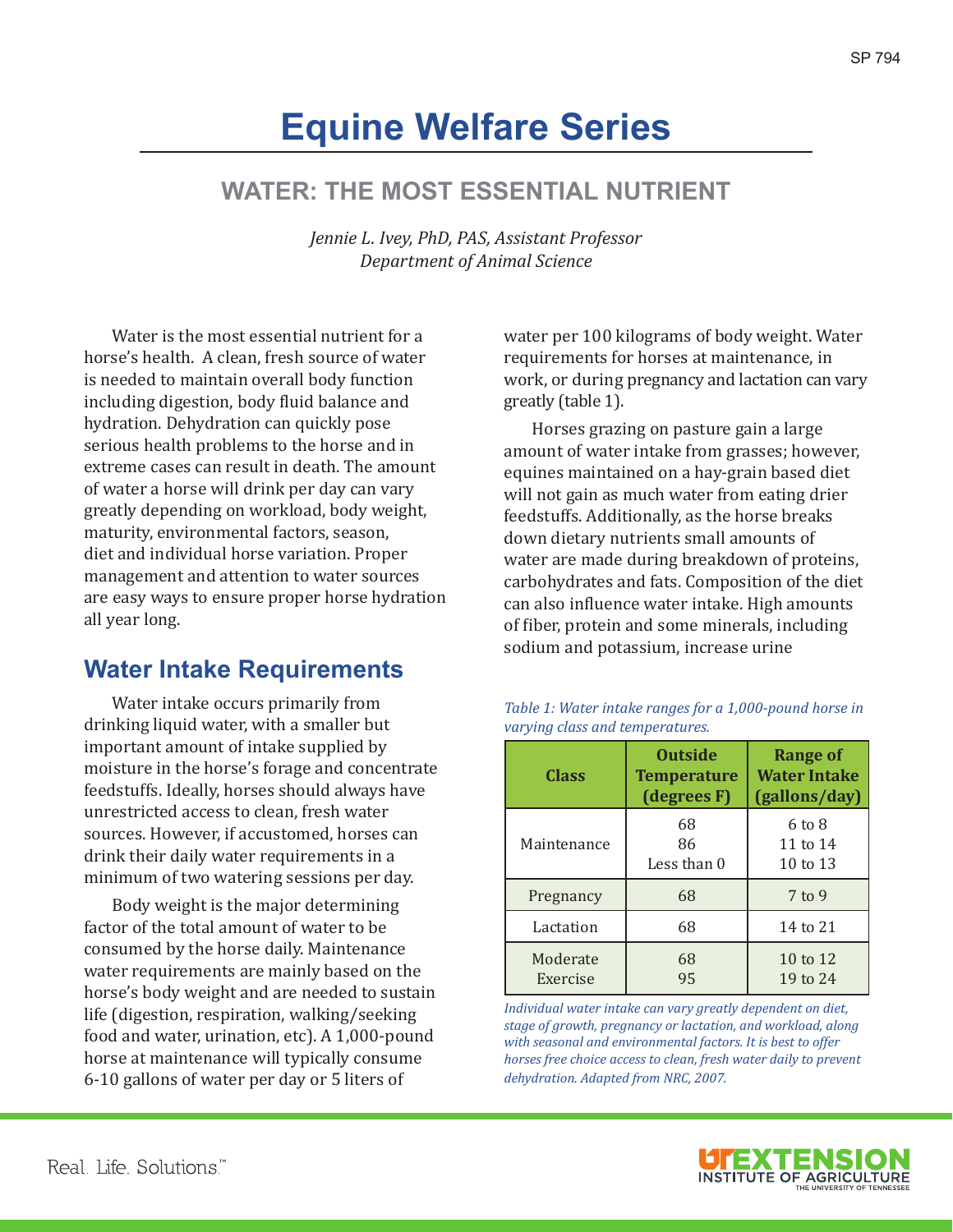production, thus requiring the horse to drink more in order to remain hydrated.

Horses grazing on pasture gain a large amount of water intake from grasses; however, equines maintained on a hay-grain based diet will not gain as much water from eating drier feedstuffs. Additionally, as the horse breaks down dietary nutrients, small amounts of water are made during breakdown of proteins, carbohydrates and fats. Composition of the diet can also influence water intake. High amounts of fiber, protein and some minerals, including sodium and potassium, increase urine production. Therefore, require the horse to drink more in order to remain hydrated.

Temperature and exercise can greatly influence a horse's requirement for water. Cold weather reduces typically reduces water intake, yet a horse's water requirement will often increase in cold temperatures. Make sure the horse does not become dehydrated in this situation. Hotter temperatures will increase intake based on relative humidity and ambient temperature combined, also known as the heat index. In hot, humid conditions a 1,000-pound horse can release nearly 2 gallons of sweat per hour. Water needs of working or competitive horses relate directly to duration and intensity of exercise, fitness of the horse, and environmental conditions. Water intake can increase anywhere from 20-300 percent of maintenance levels based on these exercise factors.

Although it is commonly thought that hot horses should not consume large quantities of water or have unrestricted water access until body temperature has returned to normal, there is no scientific basis to support the claim. Horses should be offered free access to water whenever possible. Additionally, while traveling or in a new environment, horses may display a reluctance to drink. Water additives are available to alter the flavor or electrolyte content (if needed) to water and should be provided to the horse at home in order to allow time for familiarization with the products prior to travel. The time needed for each horse to adjust to flavored water can vary. Water can also be brought from home while traveling to encourage water intake.

#### **Water Losses**

Horses lose water in a variety of ways. Losses in the urine, fecal matter and sweat production are the most visible; however, the horse also loses water during respiration. Additionally, lactating mares will also lose water to milk production and in response to an increased feed intake to meet nutrient demands.

The intestinal tract is the largest water storage reservoir in the horse and, therefore, can contribute the most to overall water losses. For example, a 1,100-pound horse at maintenance can lose approximately 5 gallons (19 liters) of water per day in the manure. Horses eating a diet consisting mainly of hay will have wetter manure (72-85 percent moisture) compared to those consuming a highly digestible, grain-based diet (66 percent moisture content, NRC, 2007). Diarrhea can increase water losses tremendously, as fecal moisture content can exceed 90 percent. Due to increased passage rate through the large intestine, diarrhea can also cause a reduced amount of water absorption from the gastrointestinal tract.

The kidney regulates body fluid balance and thus has the ability to alter urine concentration to maintain proper hydration. When water intake exceeds the horse's needs, high volumes of diluted urine are produced. In contrast, small volumes of concentrated urine are made in order to conserve water during times when daily intake is below the horse's needs. Even during times of total water deprivation, the kidney will still produce urine. At a minimum a 1,000-pound horse will make 2.2 liters (0.6 gallons) of urine daily, which will further contribute to dehydration.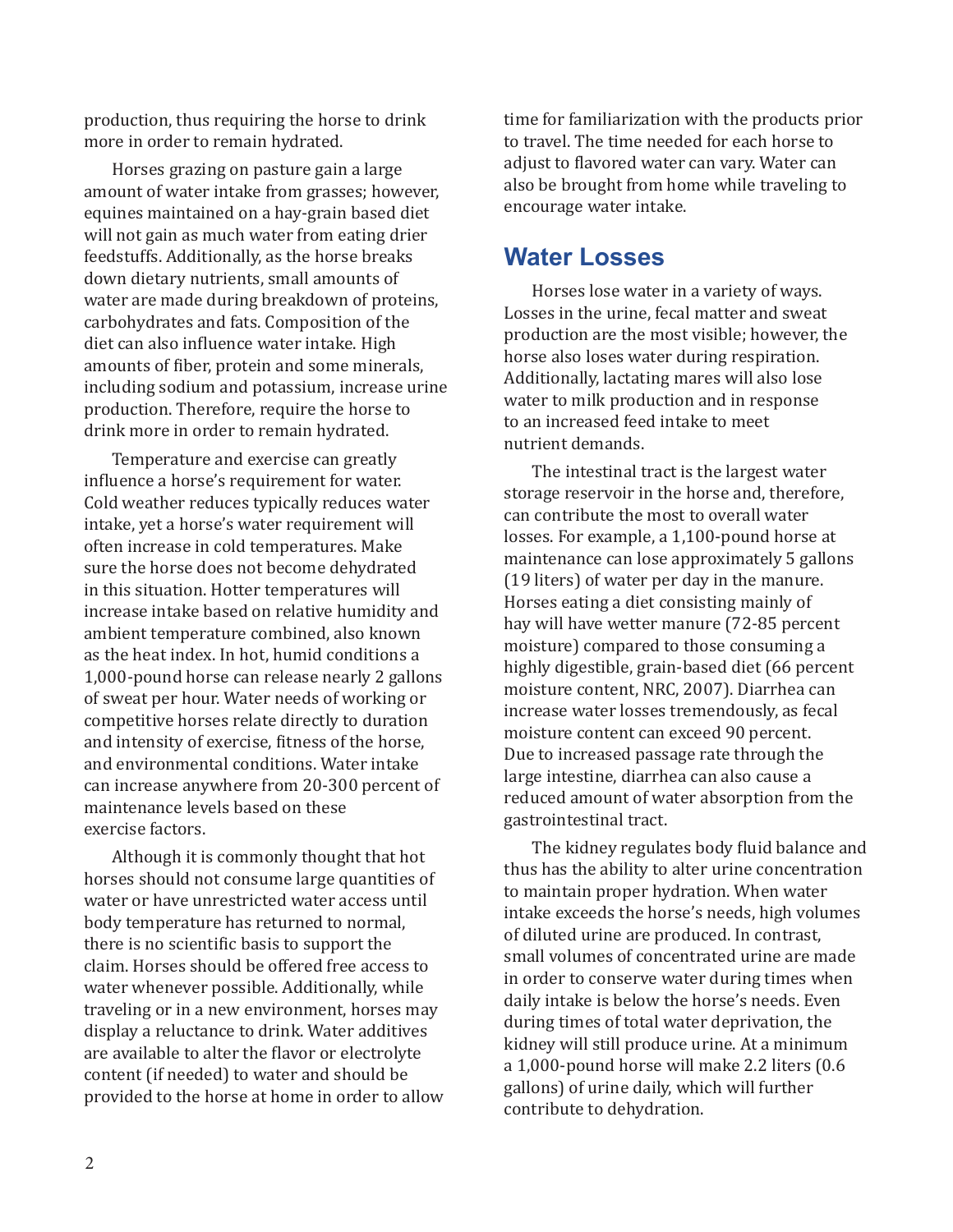### **Dehydration**

Hydration is a reflection of total body water balance within the horse and can be achieved when water losses are equal to water intake. When water loss is greater than water consumption, dehydration can occur. Horses consuming inadequate water will become dehydrated. Health complications from dehydration can be widespread and include loss of appetite, lethargy and colic. Horses should be monitored for these signs regularly. Additionally, horses may experience weight loss and can develop kidney disease along with other health complications. A total lack of water is more rapidly fatal than a lack of feed, and caution should be used to ensure horses are never without water for extended periods of time. Because of its vital nature to the horse, water is considered to be the most essential nutrient.

A skin tent test can be used to quickly assess a horse's hydration level. In order to perform a skin tent test, pull the skin away from the body below the point of the shoulder as shown in Figure 1 and then release. In hydrated

#### *Figure 1: Skin tent test.*



*Pinch skin on the neck or just below point of the shoulder to form a "tent." Release and note time until skin returns to normal. If under 2 seconds to return to normal horse is considered hydrated, if over 2 seconds horse is dehydrated.* 

horses the skin will return to a normal position within 2 seconds or less. A dehydrated horse's skin does not have as much elasticity and will return to normal more slowly. If you believe your horse is dehydrated, contact a veterinarian to perform an exam and develop a treatment plan. A veterinarian can determine level of hydration by examining a blood sample for packed cell volume or hematocrit if a more specific evaluation method is needed.

### **Tips for keeping horses hydrated**

- Horses should have access to clean, fresh water sources and should be allowed to drink their fill at least twice a day.
- Daily water requirements will vary based on a number of factors.
- Horses with excessive diarrhea will require more water and electrolytes per day than normal.
- Consideration should be given to ambient temperature, humidity and wind. All of these factors can impact a horse's daily water needs.
- Lactating mares require 50-80 percent more water per day for milk production compared to maintenance intake levels.
- Hay, grains and some concentrates are very low in moisture and will cause horses to increase water consumption.
- Fresh pasture contains between 60 and 80 percent moisture and can provide a large amount of the daily water requirements for horses when grazing. Horses grazing fresh pasture should still have free access to clean, fresh water daily.

#### **Resources**

NRC. 2007. Nutrient Requirements of Horses. Washington, DC, National Academy Press.